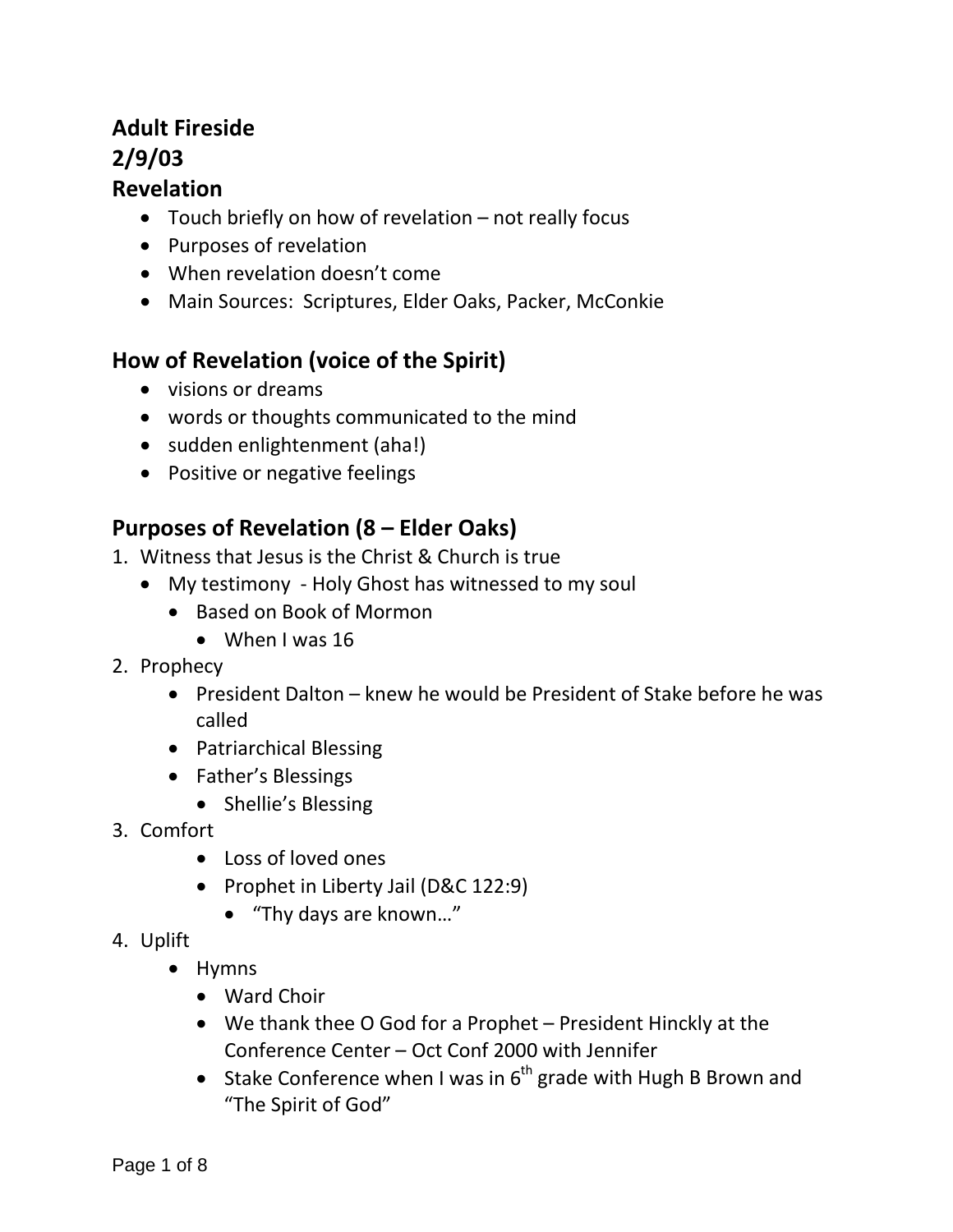- Birth of Child
- 5. Inform
	- $\triangleright$  Selected my counselors
	- $\triangleright$  Counseling as Bishop
		- a. Thoughts come to my mind
- 6. Restrain from doing something
	- $\triangleright$  When I went to send a calling to the stake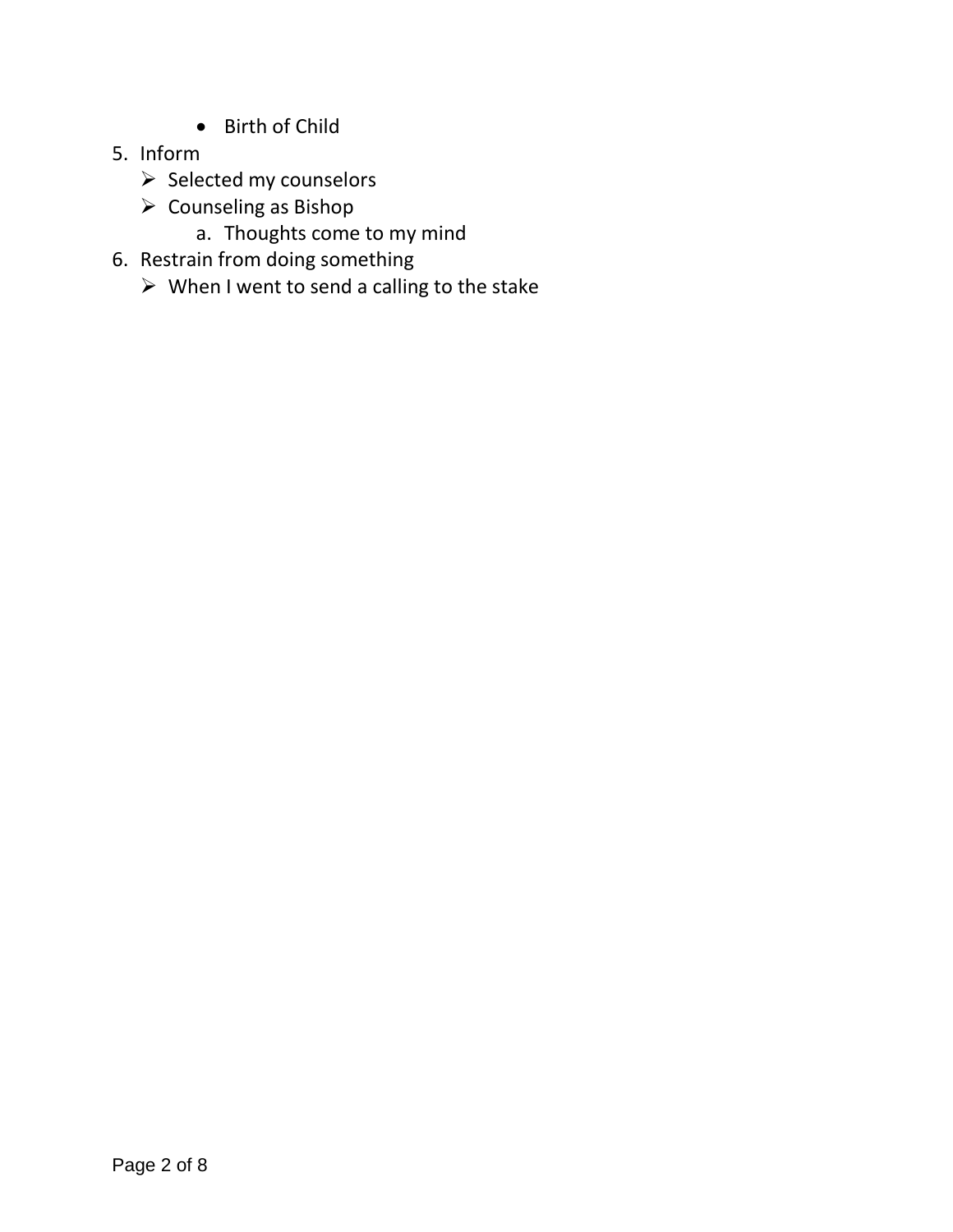- 7. Confirm course of action
	- $\triangleright$  D&C 9:8-9
	- $\triangleright$  Ever gone shopping for shoes?
		- $\blacksquare$  Try it on in your mind
			- Relief Society President call of Marci Burnside
	- $\triangleright$  McConkie #1 (use every faculty)
- 8. Impel to action
	- $\triangleright$  Revelation comes when it is not being sought
	- $\triangleright$  Nephi & Laban (1 Nephi 4)
	- $\triangleright$  The Petersons
	- $\triangleright$  Sacrament meeting on missionary work
		- a. I felt so compelled I was shaking
	- $\triangleright$  Wilford Woodruff moved his carriage from tree
	- $\triangleright$  Prophet Joseph Smith:

"A person may profit by noticing the first intimation of the spirit of revelation; for instance, when you feel pure intelligence flowing into you, it may give you sudden strokes of ideas … and thus by learning the Spirit of God and understanding it, you may grow into the principle of

revelation" (J. F. Smith, ed., Teachings of the Prophet Joseph

Smith, p. 151).

- $\triangleright$  We need to be able to "hear" the Spirit, not have too much "noise" so we drown it out and be listening to recognize these promptings
- **We all can look at these 8 purposes and observe that we have received revelation**
- **Don't shy away from getting revelation**

Joseph Smith:

"God hath not revealed anything to Joseph, but what he will make known unto the Twelve, and even the least Saint may know all things as fast as he is able to bear them." (*Teachings of the Prophet Joseph Smith,* p. 149.)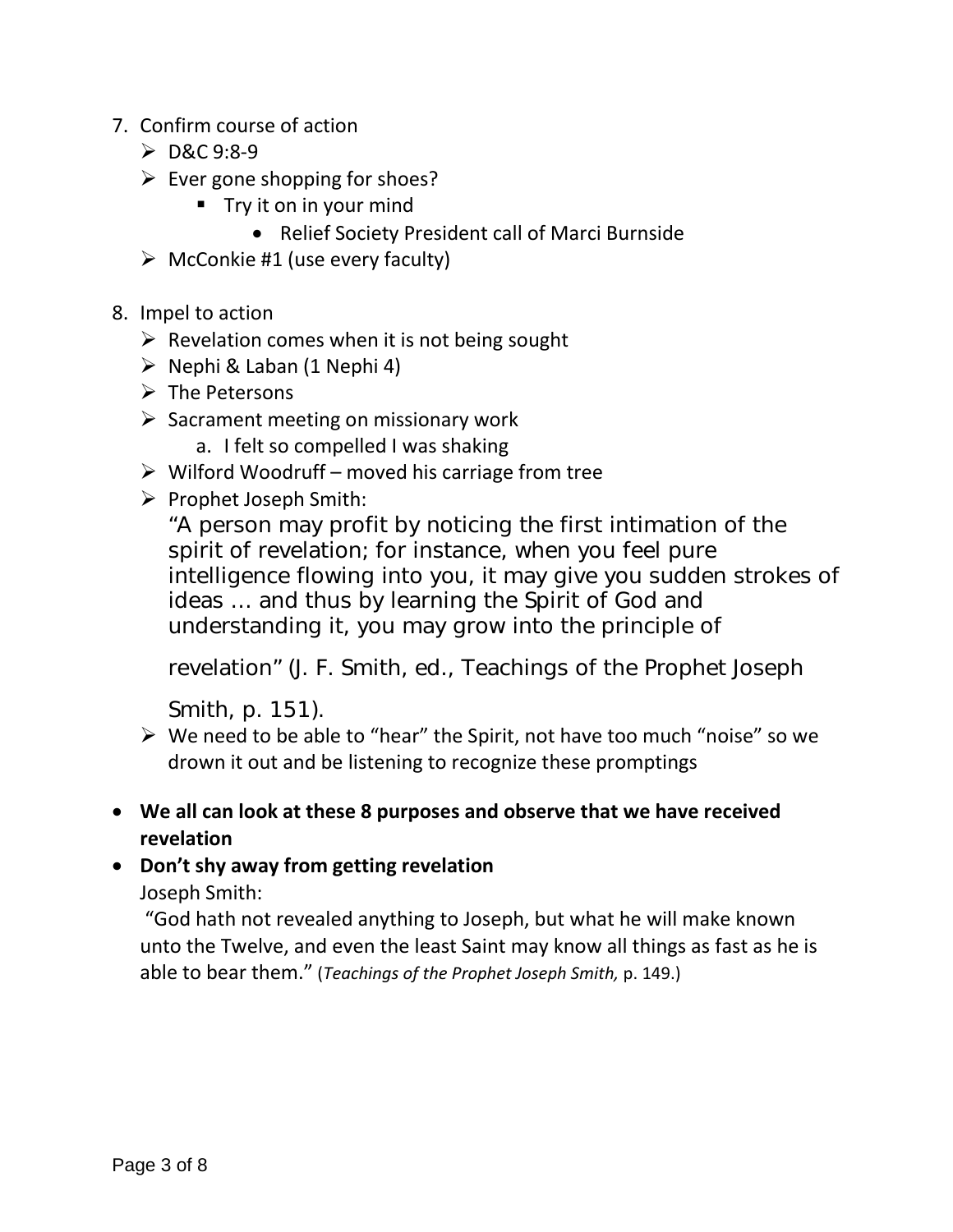## **When Revelation doesn't come**

#### **### Must understand our prayers** *are* **heard ###**

- Testify
- Why then don't we always receive revelation?

#### **Responsibility in Revelation**

- **Prophet for Church**
- Bishop for the Ward
- **Parents for family**
- You for you
- Claims outside the proper area
	- Bishop Tawzer for Cooper Mt Ward
	- For Brother Barnes family
	- Young Man to Young Women "You are to be my wife"
- Does the Bishop receive all inspiration for the Ward?
	- o Ward council
- Does the Father receive all inspiration for the Family

#### **When we seek revelation but it doesn't come**

- $\triangleright$  Time
	- Answers come in the Lord's time and in the Lord's way.
		- Not at our time and our way
		- You cannot force the Spirit
			- o Elder Packer Quote #1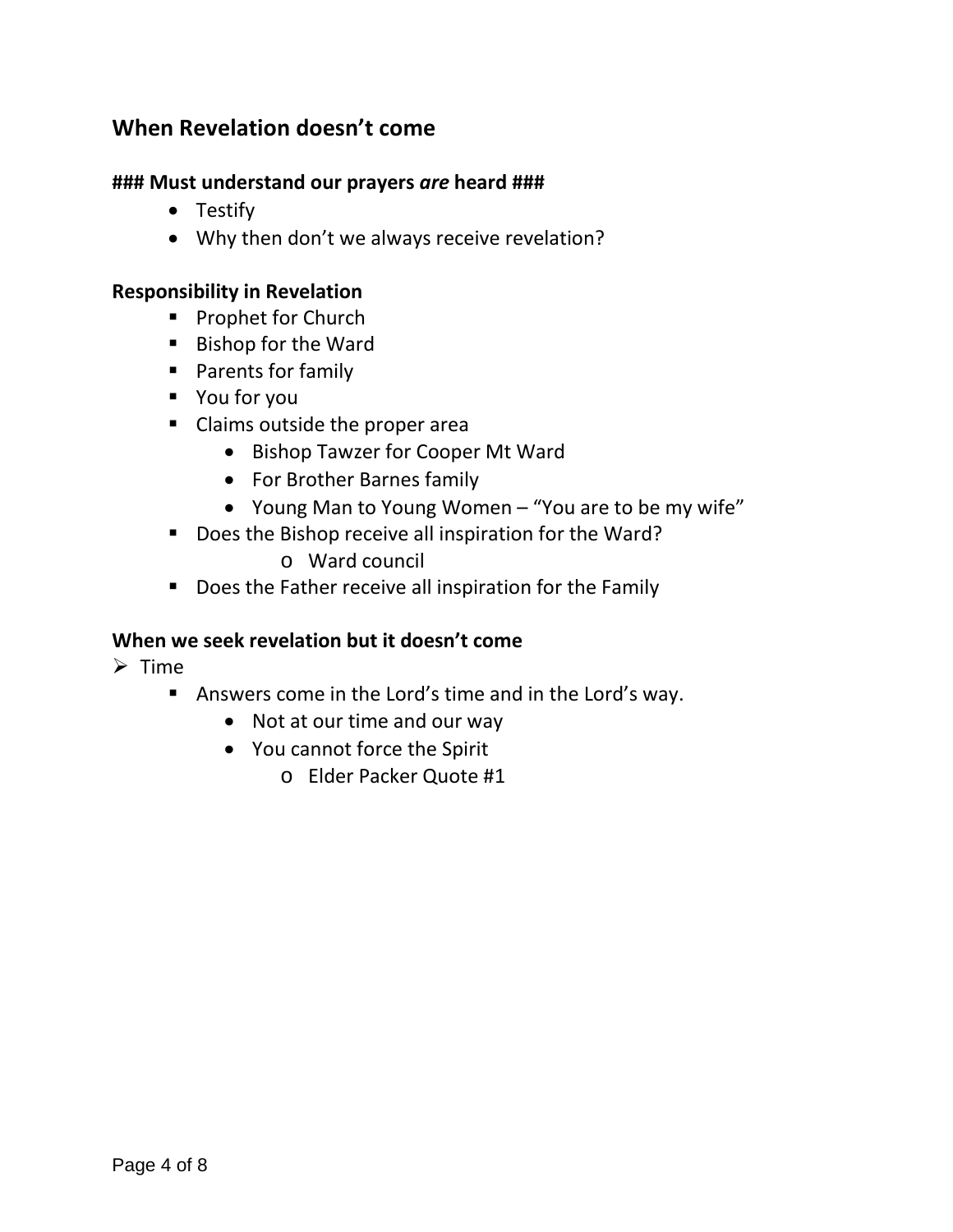- $\triangleright$  Sometimes we are left to our own judgment
	- Why do you think??
	- **Purpose is to obtain experience & faith**
	- God will not direct us in every act, even every important act
	- Example as Parent
	- Elder Packer Quote  $#2 "expected to use what we already possess"$
	- **Brother of Jared** 
		- Built barges no direct instruction (Ether 2:16)
		- No light and no air (Ether 2:19)
			- o Lord directed on the air part how to do (v20)
		- Asked about light (Ether 2:22)
		- Lord: "What will ye that I should do?" (Ether 2:23, 25)
			- o When we want someone to exercise agency & grow
				- **What are you asking me for?**
				- Well what do you think?
		- Made 16 molten rocks & carried them up the mountain (Ether 3:1)
		- "Touch these stones, O Lord"
		- McConkie #2 "fine balance between agency and inspiration"
	- Bishop Partridge (D&C 58:24-29)
		- v 24-25 how, when, circumstances left to those called to assemble, but *counsel with the Lord*
			- o What does it mean to counsel with the Lord?
				- $\blacksquare$  Talk things over
			- o Lord lets us determine what we should do but expects us to counsel with him
		- $\bullet$  v25-26
			- o Learn correct principles and govern ourselves. Make choices and present the matter to the Lord to get his approving, ratifying seal
- $\triangleright$  Sometimes we haven't done our part
	- **-** Oliver Cowdry "you have not understood"
		- D&C 9:7-9
		- Elder McConkie Quote #3- "We use the agency with which we have been endowed"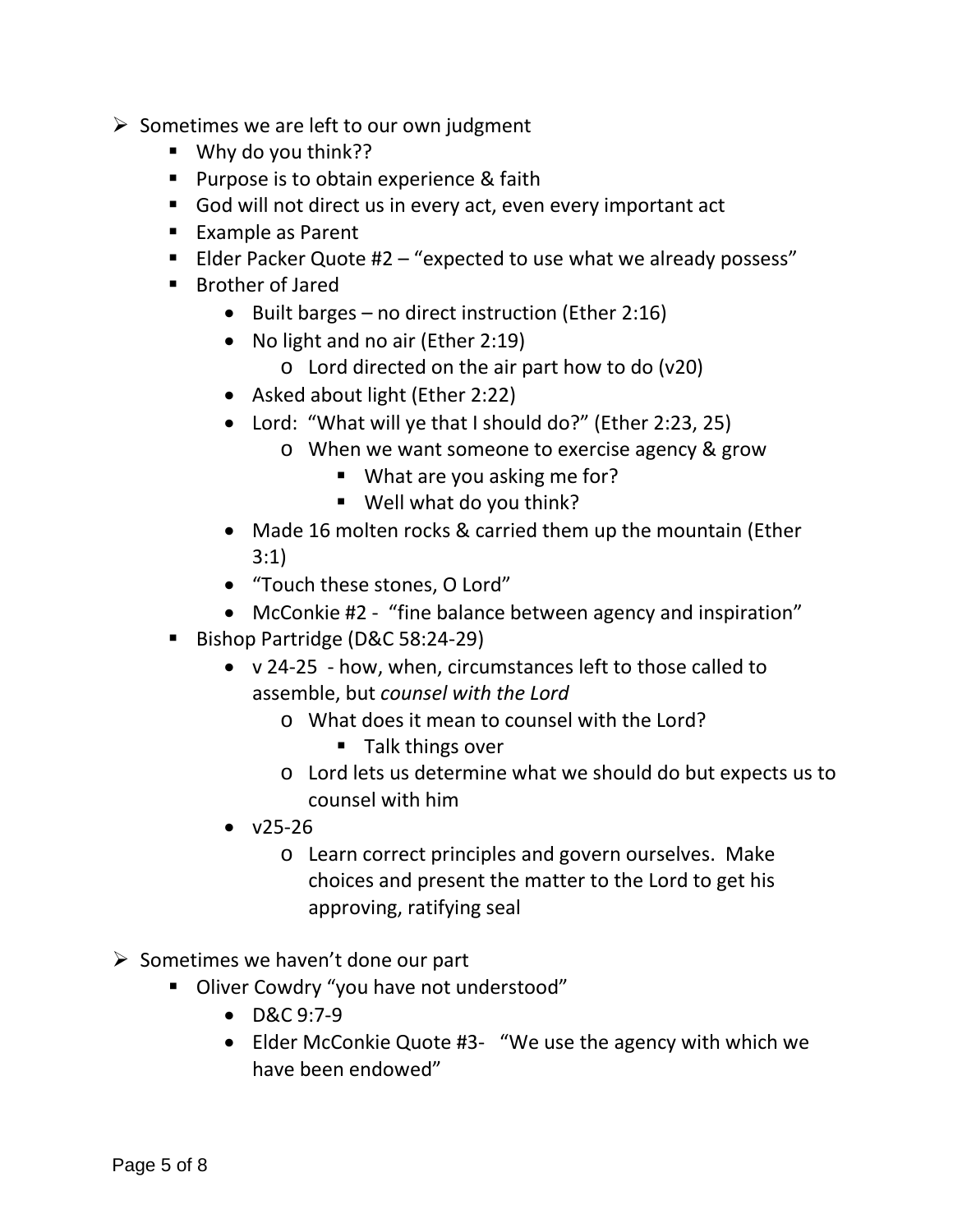- $\triangleright$  Sometimes no answer for things we think are important
	- **Prayers are heard**
	- Then WHY if we are in tune etc??
	- One reason or other we should make without guidance of revelation
		- 1. Not necessarily a right and a wrong for every question
			- some only have 2 wrong or 2 right
		- 2. Choosing between two alternatives that are equally bad
			- "Which is the best way to get revenge?"
			- "Which R rated movie should I go see?"
		- 3. Choosing between two alternatives that are equally good
			- Two equal acceptable things
			- **Elder Oaks:**

"No answer is likely to come to a person who seeks guidance in choosing between two alternatives that are equally acceptable to the Lord. Thus, there are times when we can serve productively in two different fields of labor. Either answer is right."

(Dallin H. Oaks, "Revelation," New Era, Sept. 1982, 38)

- 4. Seeking guidance on a choice you will never have to make
	- $\blacksquare$  A 3<sup>rd</sup> alternative may be made clear tomorrow
- $\triangleright$  Sometimes we pray for that which we shouldn't or not expedient for us
	- Pray for \$1M
- $\triangleright$  Sometimes we pray when we really don't want the answer we want our answer
	- "That's not the answer I want you don't understand"
- $\triangleright$  Trivial matters
	- **Elder Oaks #1: choose vegetables**
	- What is trivial?
		- If it appears we should proceed on our judgment
		- If choice is important for reasons unknown to us, Lord will intervene
			- o Poison in vegetables
			- o Need to be in tune

#### **If in Tune Lord will guide us (Testify)**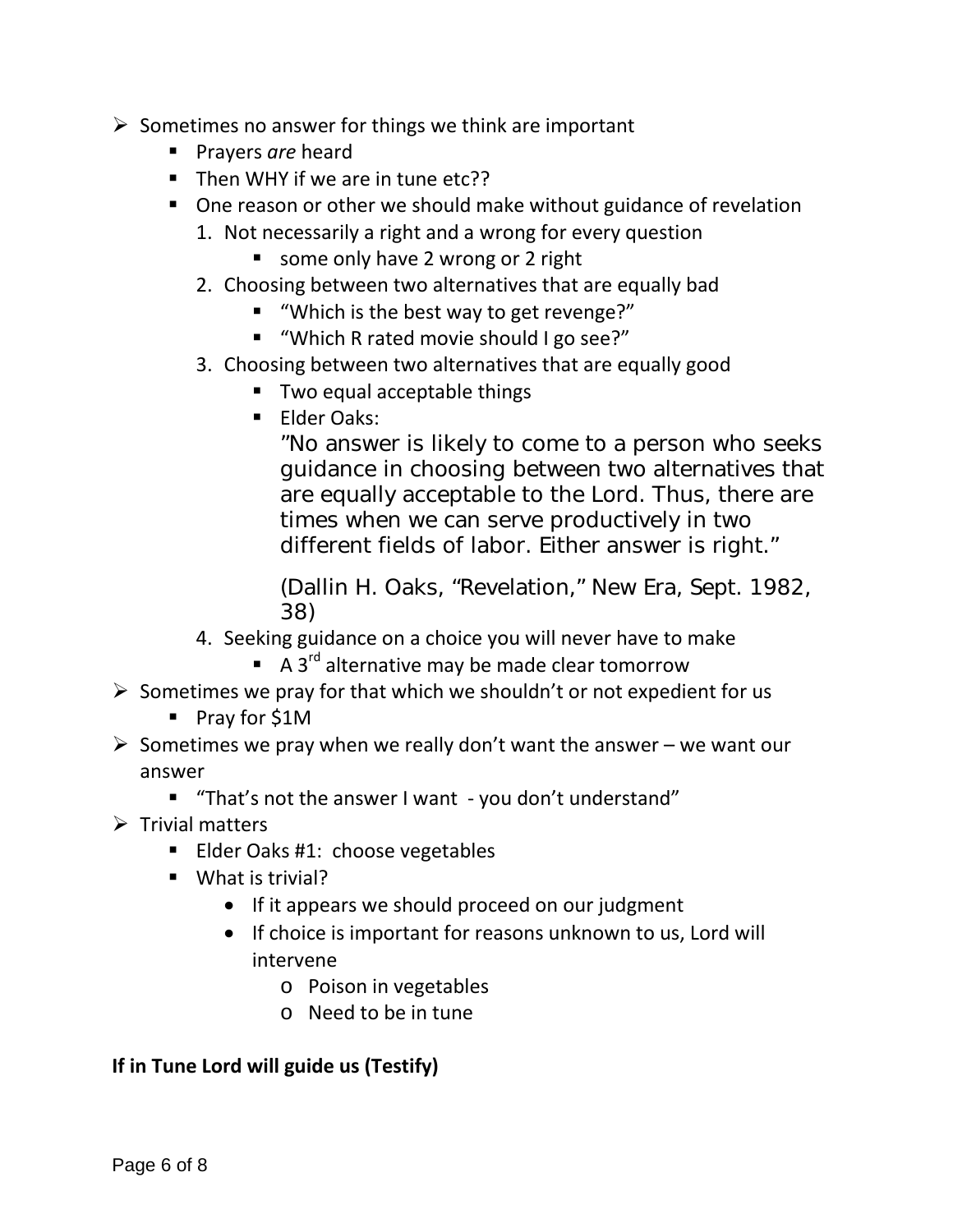#### **President Packer #1:**

"Remember the Lord reveals His will to us in His own due time. We should not put time constraints or demands on the Lord. I feel it would be unwise to tell the Lord "I need an answer by Thursday or I will assume the answer is no." "It is not wise to wrestle with the revelations with such insistence as to demand immediate answers or blessings to your liking. You cannot force spiritual things. You can no more force the Spirit to respond than you can force a bean to sprout, or an egg to hatch before it's time. You can create a climate to foster growth, nourish, and protect; but you cannot force or compel: you must await the growth.

Do not be impatient to gain great spiritual knowledge. Let it grow, help it grow, but do not force it or you will open the way to be misled." (Candle of the Lord, Taken from a talk given at a seminar for new mission presidents, June 25, 1982)

#### **President Packer #2:**

"We are expected to use the light and knowledge we already possess to work out our lives. We should not need a revelation to instruct us to be up and about our duty, for we have been told to do that already in the scriptures; nor should we expect revelation to replace the spiritual or temporal intelligence which we have already received—only to extend it. We must go about our life in an ordinary way, following the routines and rules and regulations that govern life. "(Candle of the Lord, Taken from a talk given at a seminar for new mission presidents, June 25, 1982)

#### **Elder McConkie #1:**

"You go to work, and you use the agency and power and ability that God has given you. You use every faculty, you get all the judgment that you can centered on the problem, you make up your own mind, and then, to be sure that you don't err, you counsel with the Lord. You talk it over. You say, "This is what I think; what do you think?" And if you get the calm, sweet surety that comes only from the Holy Spirit, you know you've reached the right conclusion; but if there's anxiety and uncertainty in your heart, then you'd better start over, because the Lord's hand is not in it, and you're not getting the ratifying seal that, as a member of the Church who has the gift of the Holy Ghost, you are entitled to receive." ( Bruce R. McConkie, "Agency or Inspiration?" *New Era,* Jan. 1975, 38)

#### **Elder McConkie #2:**

**"**There's a fine balance between agency and inspiration. We're expected to do everything in our power and then to seek an answer from the Lord, a confirming